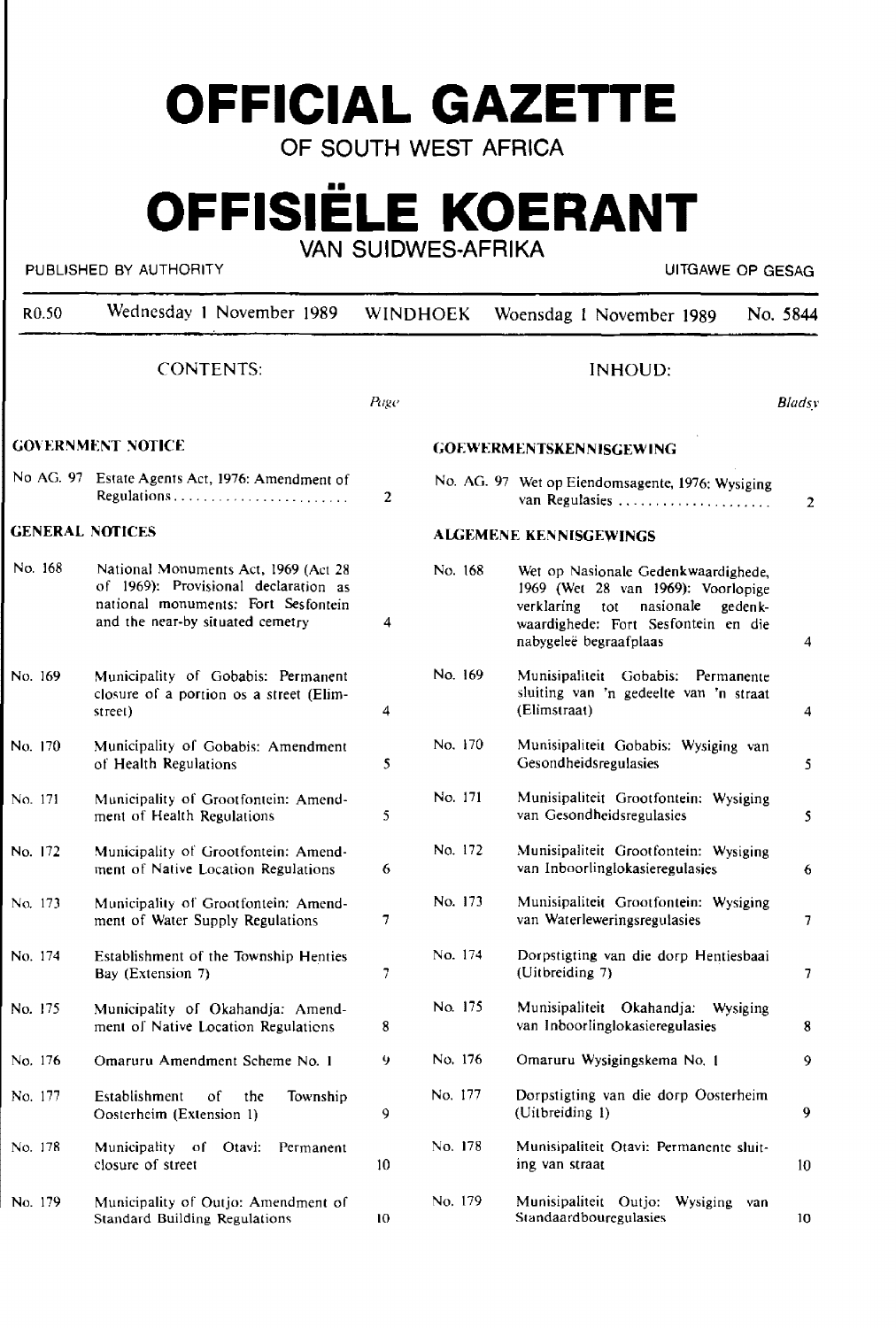| No. 180 | Municipality of Usakos: Health Regula-<br>tions: Amendment of tariff scale                           | 11 | No. 180 | Munisipaliteit Usakos: Gesondheids-<br>regulasies: Wysiging van tariefskaal                                | $\mathbf{1}$ |
|---------|------------------------------------------------------------------------------------------------------|----|---------|------------------------------------------------------------------------------------------------------------|--------------|
| No. 181 | City of Windhoek: Permanent closing<br>of Open Space Erf 6285 Katutura,<br>Extension 1               | 12 | No. 181 | Stad Windhoek: Permanente sluiting<br>van Openbare Oop Ruimte Erf 6285<br>Katutura. Uitbreiding 1          | 12           |
| No. 182 | Peri-Urban Development Board: Dog<br>Tax                                                             | 13 | No. 182 | Raad vir Buitestedelike Ontwikkeling:<br>Hondebelasting                                                    | 13           |
| No. 183 | Peri-Urban Development Board: Rates<br>and taxes outstanding five years and<br>longer (Leonardville) | 14 | No. 183 | Raad vir Buitestedelike Ontwikkeling:<br>Eiendomsbelasting uitstaande vyf jaar<br>en langer (Leonardville) | 14           |

**A G. Government Notice** 

Office of the

## ADMINISTRA1DR-GENERAL FOR THE TERR11DRY OF SOUTH WEST AFRICA

#### DEPARTMENT OF ECONOMIC AFFAIRS

No. AG. 97 1989

## ESTATE AGENTS ACT, 1976: AMENDMENT OF REGULATIONS  $\sim$

The Administrator-General has under section 33 of the Estate Agents Act, 1976 (Act 112 of 1976), further amended the regulations promulgated by Government Notice **R.** 1798 of 1986 as set out in the Schedule.

#### SCHEDULE

1. The following regulation is hereby substituted for regulation 2:

 $~^{\sim}$   $~^{\sim}$   $~^{\sim}$   $~^{\sim}$   $~^{\sim}$   $~^{\sim}$   $~^{\sim}$   $~^{\sim}$   $~^{\sim}$   $~^{\sim}$   $~^{\sim}$   $~^{\sim}$   $~^{\sim}$   $~^{\sim}$   $~^{\sim}$   $~^{\sim}$   $~^{\sim}$   $~^{\sim}$   $~^{\sim}$   $~^{\sim}$   $~^{\sim}$   $~^{\sim}$   $~^{\sim}$   $~^{\sim}$   $~^{\sim}$   $~^{\sim}$   $~^{\sim}$   $~^{\sim$ **lt.\** \ "2. (I) Any estate gent - *io•* .\'II. ).';l.-::t: C\..\o

> (a) shall for the calender year  $1990$  and annually thereafter  $\psi$  ay to the board a levy of R250; and

#### Kantoor van die

**A G. Goewermentskennisgewing** 

## ADMINlSTRATEUR-GENERAAL VIR DIE GEBlED SUIDWES-AFRIKA

#### DEPARTEMENT VAN EKONOMIESE SAKE

## No. AG. 97 1989

## WET OP ElENDOMSAGENTE, 1976: WYSIG-ING VAN REGULASlES

Die Administrateur-generaal het kragtens artikel 33 van die Wet op Eiedomsagente, 1976 (Wet 112 van 1976), die regulasies afgekondig by Goewermentskennisgewing R. 1798 van 1986 verder gewysig soos in die Bylae uiteengesit.

## **BYLAE**

l. Regulasie 2 word hierby deur die volgende regulasie vervang:

"2. (1)  $\hat{B}$ nige eiendomsagent  $-$ 

(a) moet vix die kalenderjaar 1990 en jaarliks daarna aan die raad 'n heffing betaal van R250; en